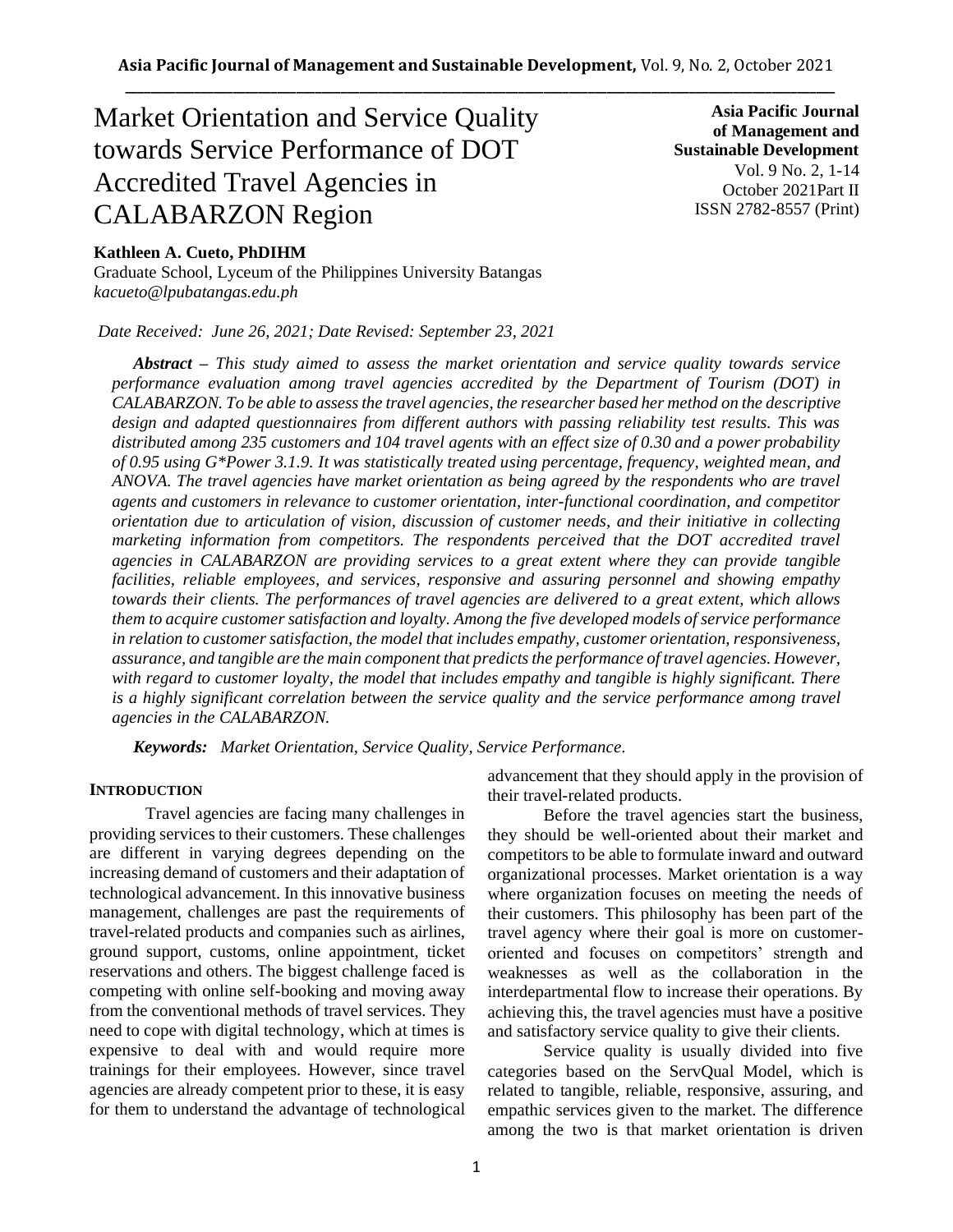through the needs assessment of the target market that other business failed to provide while service quality is the extent of processes, they provide to meet the expectations of the market [1]

The service performance is the combination of overall activities and process that an organization conducts to achieve their goal. This does not necessarily mean that they will focus on one area only but will determine the competitiveness of the organization in any facet of the business and management. Nevertheless, there are different studies that intend to determine the focus of service performance. However, relevant literature tried to explain the extent of its correlation to other aspect of managements, such as market orientation and service quality [2].

A clear relationship among the three variables, such as market orientation, service quality and service performance are not yet established and found among publishable papers. But a study conducted by Ramayah, et al. [3] have a practical conclusion that there are limited studies pertaining to the correlation of these concepts. They were able to justify the service performance to be within organizational context. However, they were able to determine the impact of market orientation and service quality towards the performance of the organization.

Travel agencies are trying their best to achieve all facets of service quality and market orientation by producing unique product packages and good physical facilities, along with agents who are well-experienced in the travel industry. And to further enhance their credibility in travel-related products provision, they are guided by different accrediting agencies, such as the Department of Tourism. The government made sure that they have formulated guidelines for the travel agencies to help them become equipped with standard that can be observed to attain a good quality service provided for the consumers.

This study is to address some underlying issues among travel agencies on how they can provide services and better perform their function as travelconsultants and travel-related product providers. The researcher chose this topic because she wanted to determine the extent of services and performances of accredited travel agencies in several aspect of market orientation, customer's satisfaction, and services. This study may be utilized by many individuals, group of travelers, travel agents, travel agency owners, DOT, consumers, and academe in identifying customer's needs and achieving their performance as accredited travel agencies in CALABARZON.

Further, this will be very useful to the Department of Tourism in integrating activities and process flow of their accredited travel agencies based on the identified predictors of service performance among DOT accredited travel agencies in CALABARZON. Likewise, academic organization offering International Tourism and Hospitality Management may align their respective curriculum within the demands of the tourism hospitality market customers specific for travel industry performance.

### **OBJECTIVES OF THE STUDY**

This study aimed to assess the market orientation and service quality towards service performance evaluation among DOT accredited travel agencies in CALABARZON. Specifically, it sought to assess market orientation of travel agencies in CALABARZON in terms of customer orientation, competitor orientation and inter-functional coordination; determine the service quality of DOT accredited travel agencies in CALABARZON in terms of tangibles, reliability, responsiveness, assurance and empathy; present the service performance of travel agencies in CALABARZON in terms of customer satisfaction and customer loyalty; determine the predictors of the performance of DOT accredited travel agencies in terms of market orientation and service quality; to test the significant relationship between service quality and service performance; test the significant relationship between market orientation and service quality; and develop a framework to improve the service performance among DOT accredited travel agencies in CALABARZON.

### **MATERIALS AND METHODS Research Design**

Descriptive method was used to determine the current market orientation and service quality towards service performance evaluation of travel agencies. According to Nunkoo [4], descriptive method is the guide for strategic planning among researchers on how they will acquire fact finding information relating to tourism and hospitality management. The author would like to emphasize the importance of descriptive to the industry so that those who are making scientific and management observation will have a specific view on how the industry is assessed in any scholarly work.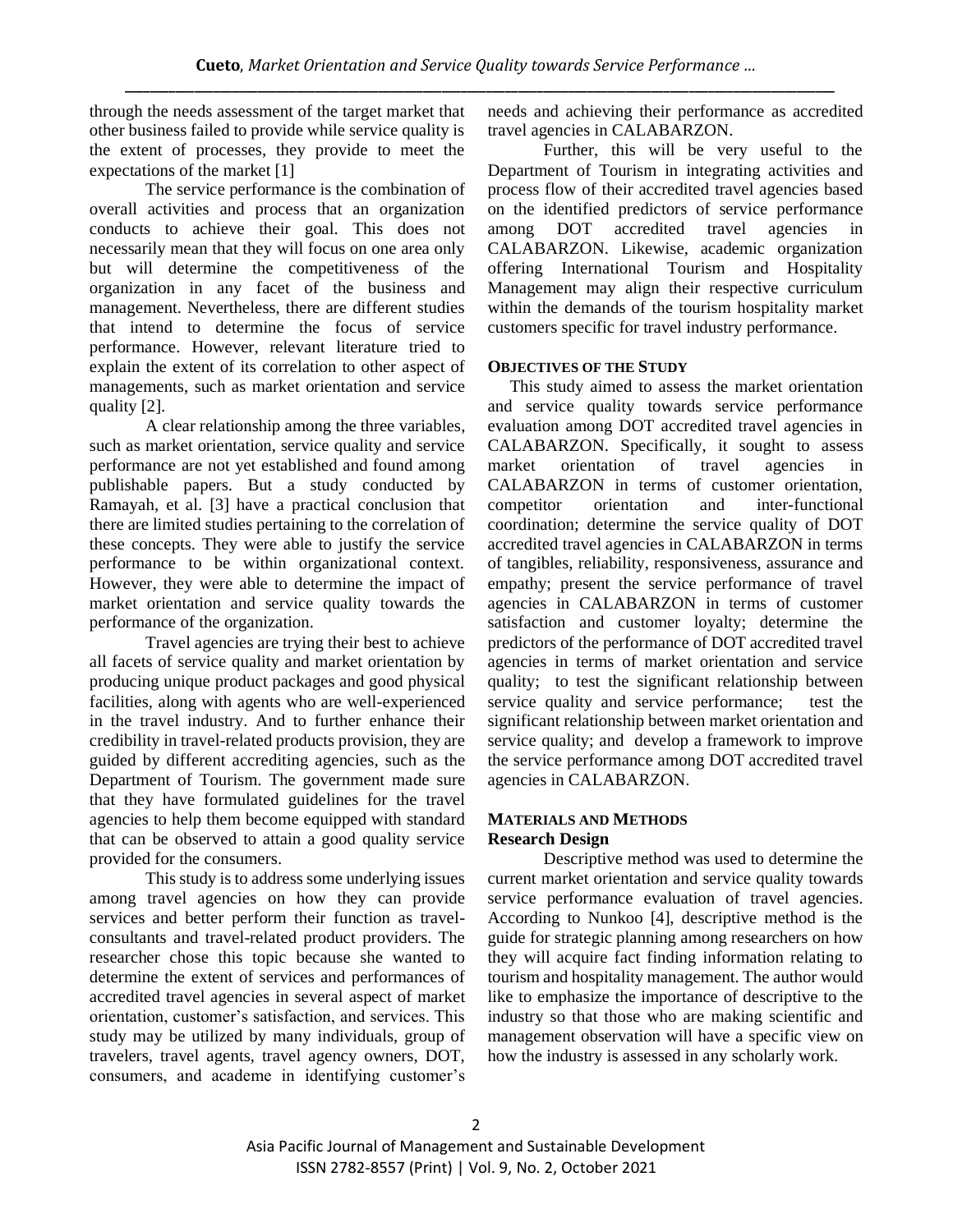### **Participants of the Research**

The participants of the study were 235 customers and 104 travel agents using an effect size of 0.30 and a power probability of 0.95 using G\*Power 3.1.9. Each province was allocated proportionally using stratified random sampling.

# **Data Gathering Instrument**

The instrument of the study is an adapted questionnaire from different theorists and authors to be able to construct the tool. It was submitted to the panel of experts for further evaluation and criticism for the official validation of the questionnaire. Since each author has his/her own reliability test results (see Appendix), the researcher did not test the questionnaire anymore and as advised by panel of experts and statistician.

The following are the sources where the researcher adapted her questionnaire: To assess the market orientation of travel agencies in CALABARZON, the research adapted the questionnaire of Woi, [6], which has a Cronbach alpha value of 0.8648. In order to determine the service, the questionnaire of Rosha, and Kaur, N. [7] and Johns, et al. [8], which has a Cronbach alpha value of 0.95. In terms of service performance as to customer satisfaction and customer loyalty, the researcher made use of Yang and Peterson's, [9] about Customer Perceived Value, Satisfaction, and Loyalty: The Role of Switching Costs with Cronbach alpha value of 0.82 and 0.90, respectively.

The questionnaire is composed of different parts based on the objectives of the study. Officially, there are two sets of questionnaires: one for the travel agents and another for their customers. The questionnaire utilized a four-point Likert Scale for its scoring where the value has corresponding verbal interpretation with options of 4 as the highest value and 1 as the lowest score.

The first set has three major parts. Part I consisted of business profile in terms of ownership, size (number of employees), number of customers per week, and number of years in operation. Part II assessed market orientation of travel agencies in CALABARZON in terms of customer orientation, competitor orientation and inter-functional coordination. Part III determined the service quality of DOT accredited travel agencies in CALABARZON in terms of tangibles, reliability, responsiveness, assurance, and empathy. Part IV included relevant

statement on service performance in terms of customer satisfaction and customer loyalty

The second set of questionnaire has three parts. Part I included statements pertaining to market orientation of travel agencies in CALABARZON in terms of customer orientation, competitor orientation and inter-functional coordination. Part II found out the quality of services of DOT accredited travel agencies in CALABARZON in terms of tangibles, reliability, responsiveness, assurance and empathy while Part III were items stating the service performance in terms of customer satisfaction and customer loyalty

# **Data Gathering Procedure**

The procedure in obtaining relevant information was through distribution of survey questionnaire but before it has been done, the researcher sought the expertise of her research adviser about how she can conduct the study. At first, she searched and used different studies and articles looking for questionnaire which can be adapted to answer the problem stated in this study. After constructing her questionnaire, she immediately submitted it to her adviser and revised it according to the sensible suggestion given to her. After it was approved, she consulted her panel of experts and presented the journals and studies where she adapted the statements and information for her own data gathering instrument. After it was revised and approved by the panel of experts, she prepared a letter of request addressed to the managers/owners of travel agencies. Another hindrance that she experienced was that not all travel agencies participate in the study due to the fear that the researcher might use sensitive information against the company. Nevertheless, she tried to introduce herself properly and guarantee them that the information acquired is for the benefit of the study.

## **Data Analysis**

When all respondents were done in answering the questionnaires, they were immediately retrieved, and the responses were tallied, tabulated, and interpreted through the great help of the University statistician.

To be able to interpret and analyze the results, the researcher utilized different statistical tools. Percentage and Frequency were used to present the business profile of the DOT accredited travel agencies in terms of ownership, size (number of employees), number of customers per week, and number of years in operation. Weighted Mean was used to assess market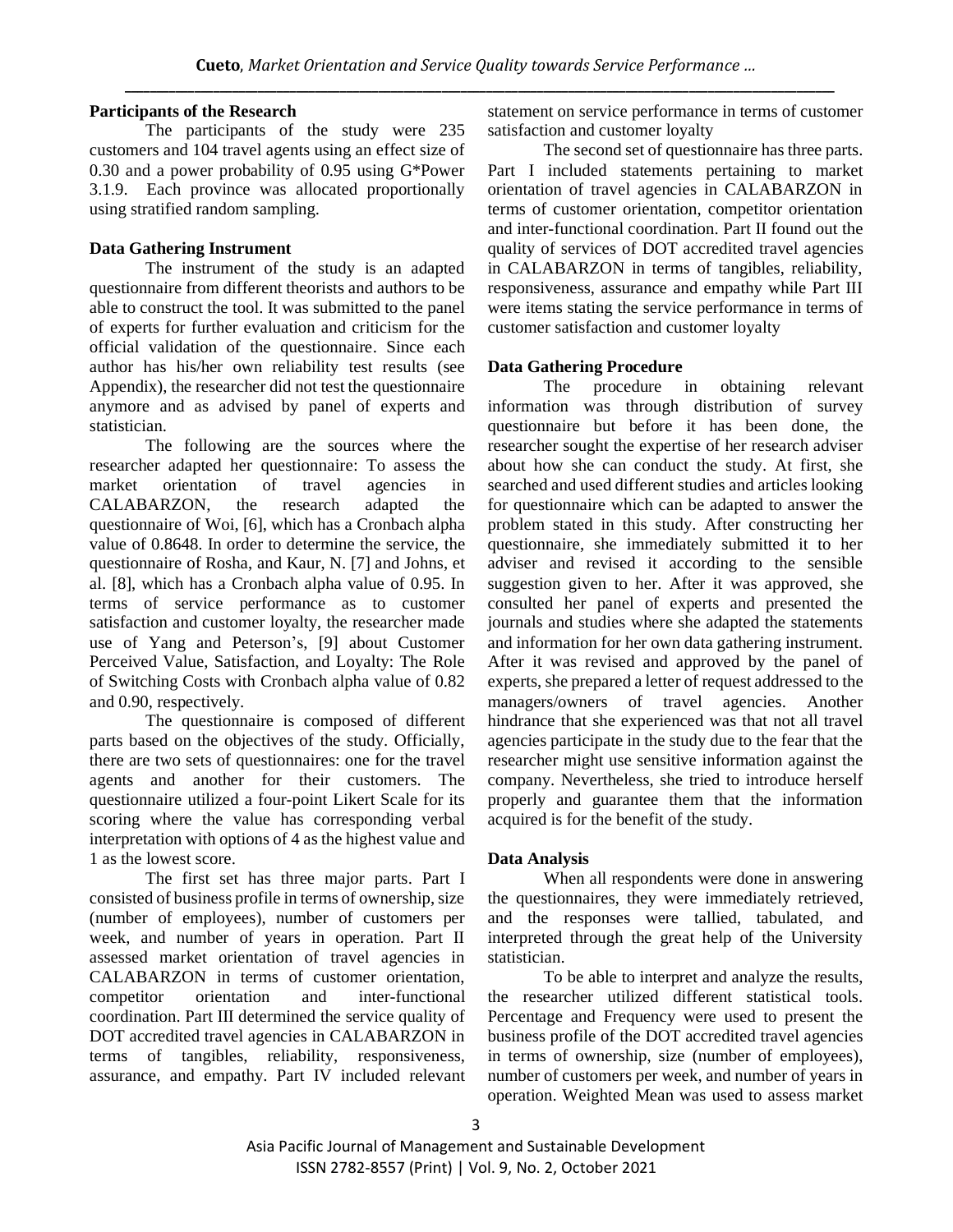orientation of travel agencies in CALABARZON in terms of customer orientation, competitor orientation and inter-functional coordination; and determine the service quality of DOT accredited travel agencies in CALABARZON in terms of tangibles, reliability, responsiveness, assurance and empathy; and present the service performance of travel agencies in CALABARZON in terms of customer satisfaction and customer loyalty. Analysis of Variance (ANOVA) was used to determine the predictors of the performance of DOT accredited travel agencies in terms of market orientation and service quality; and to test the significant relationship between service quality and service performance.

#### **Ethical Considerations**

In any research to be conducted, there were ethical consideration that needs to be observed. The researcher used several ethical behaviors as she conducted her study. To make sure that she maintained the disclosure of information, no name or any personal identification was needed to write down in the questionnaire. More so, she sought permission among the owners and managers of travel agencies as well as their customers before they answered the questionnaire. The letter included the objectives of the study and guaranteed of the safety and security of the information provided by the respondents. She provided the pens to be used and provided sufficient time to allow them to fully read and understand the statements written as they gave their answer.

#### **RESULTS AND DISCUSSION**

.

It can be seen from the table that most of the travel agencies in CALABARZON are owned by one person or usually called sole proprietor which got the higher number of 62 or 59.6 percent. Travel agencies operated in a sole proprietorship because travel business may not need too much capital so a single owner id able to start up a business like this. For them, it is easy to start with this kind of business management alone; however, partnership maybe done with different travel accommodation, travel trips and other related activities where customers will pay their own services in the respective travel places. The more services and quality of travel products, it would be easy for entrepreneurs to enter the travel industry market partnership since it can help them with the cost due to transfer pricing if products are acquired from their sister company.

**Table 1 Percentage Distribution of the Business Profile**

| <b>Profile Variables</b>                            | F  | $\frac{0}{0}$ |
|-----------------------------------------------------|----|---------------|
| Ownership                                           |    |               |
| Sole proprietor                                     | 62 | 59.6          |
| Partnership                                         | 42 | 40.4          |
| <b>Size (Number of Employees)</b>                   |    |               |
| below 10                                            | 46 | 44.2          |
| $10 - 15$                                           | 46 | 44.2          |
| $16 - 20$                                           | 11 | 10.6          |
| 20 and above                                        | 1  | 1.0           |
| <b>Number of Customers Per Week</b>                 |    |               |
| below 10 customers                                  | 63 | 60.6          |
| $10 - 20$ customers                                 | 33 | 31.7          |
| $21 - 30$ customers                                 | 7  | 6.7           |
| $31 - 40$ customers                                 | 1  | 1.0           |
| <b>Number of Years in Operation</b>                 |    |               |
| $1 - 3$ years                                       | 3  | 2.9           |
| $4 - 6$ years                                       | 28 | 26.9          |
| $7 - 9$ years                                       | 52 | 50.0          |
| 10 years and above                                  | 21 | 20.2          |
| <b>Services Frequently Availed by the Customers</b> |    |               |
| Visa Assistance                                     | 94 | 19.4          |
| <b>Passport Procurement</b>                         | 98 | 20.2          |
| <b>Ticket Assistance</b>                            | 86 | 17.7          |
| Document Handling                                   | 80 | 16.5          |
| <b>Land Transport</b>                               | 28 | 5.8           |
| <b>Hotel Reservation</b>                            | 56 | 11.5          |
| Travel Insurance                                    | 28 | 5.8           |
| Others                                              | 15 | 3.1           |

The study identified the number of personnel employed by travel agencies in CALABARZON. It was found out that most of them hire below 10 and 10 – 15 employees with highest frequency of 46 or 44.2 percent. This is advisable for travel agencies that have only one branch or for those small sized firm so that they could limit their expenditures without sacrificing the high quality of service they provide their customers.

As cited in the study of Peterkin [10], travel agencies usually hire several people to be able to provide services to their customers. These people are those who are expert in travel assessment and product promotion where they will advise customer which package is the best that suit their needs. However, since most of the services are done online or through telemarketing, there is no need for too many personnel to do the task. The technological advancement adapted by the society impacted the effectiveness of travel services.

Results also show that there are those that have 16 – 20 employees with frequency of 11 or 10.6 percent while the least is 20 and above with frequency of 1 or 1.0 percent. Those travel agencies that provide vast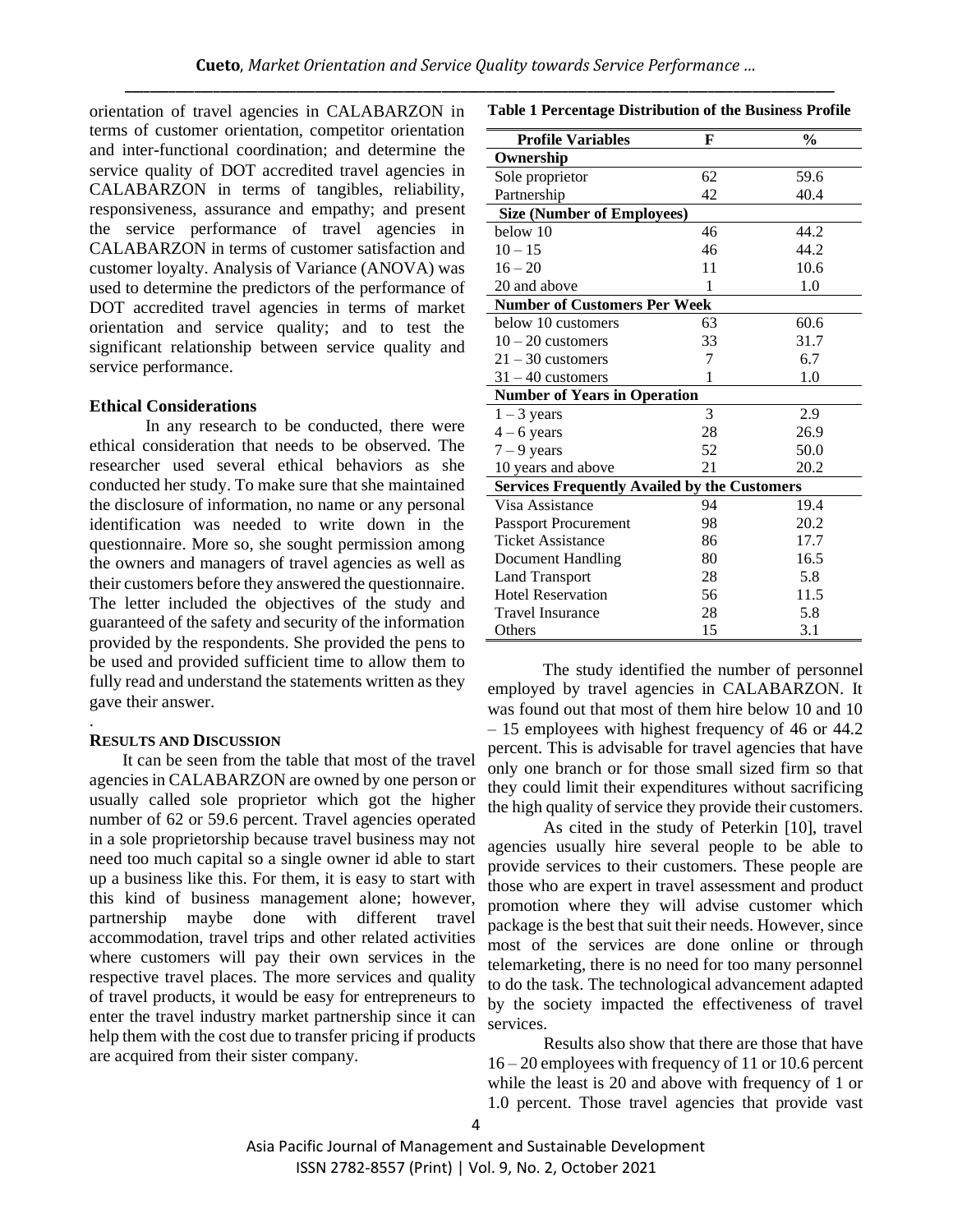number of services to their customers would eventually need a lot of personnel to make the operation flow efficient and meet the expectations and increasing demand for travel market. It also indicates that every week, travel agencies have an estimated number of customers, which is below 10 customers with highest frequency of 63 or 60.6 percent.

In terms of number of years in operation of the travel agencies, it shows that they have been part of the industry for  $7 - 9$  years, which got the highest frequency of 52 or 50.0 percent. This shows that they have become accustomed to the services they provide and are able to foresee the needs of the customers. Further, they already have enough experiences as they faced different challenges of travel industry and may already had change management assessment in the past. Further, some travel agency has been in the business for  $4 - 6$  years with frequency of 28 or 26.9 percent which means that by being in the same industry for a minimum of four years makes them competent in the kind of service they provide. More so, some agencies are in this business operation for 10 years and above with frequency of 21 or 20.2 percent while those that are operating for  $1 - 3$  years got the frequency of 3 or 2.9 percent, which means that even there are travel agency available in the market, some entrepreneurs would still go with the same services and intend to be part of this kind of network. This may be due to the profit it brings to the business owners and the demand of the market for more travel services providers.

For the variable services frequently availed by the customers, the respondents are allowed to have multiple answers depending on the kind of service acquired from them. It shows that passport procurement is the most sought-after services with highest frequency of 98 or 20.2 percent because of the time needed by the customers for acquiring online appointment and in completing their requirements. Since there are only limited slots per day in different branches of DFA, customers sought help from a travel agency and make the online appointment where accredited travel agencies were given slots for this kind of transactions.

**Table 2. Market Orientation of Travel Agencies in CALABARZON** 

|    | Table 2. Market Orientation of Travel Agencies in Camabian Do<br><b>Customer Orientation</b> | WM   | VI    | $\bf{R}$ |
|----|----------------------------------------------------------------------------------------------|------|-------|----------|
| 1. | Travel agency articulated a vision for the association.                                      | 3.43 | Agree | 1        |
| 2. | Vision statement is relevant to the association's activities and mandate.                    | 3.35 | Agree | 3        |
| 3. | My association developed a mission statement.                                                | 3.37 | Agree | 2        |
| 4. | Mission statement is compatible with the activities being carried on by the associatio       | 3.29 | Agree | 5        |
| 5. | Board of Directors understands the association's value statements.                           | 3.30 | Agree | 4        |
|    | <b>Composite Mean</b>                                                                        | 3.35 | Agree |          |
|    | <b>Competitor Orientation</b>                                                                | WM   | VI    | $\bf R$  |
|    | Regularly monitor our competitor's marketing efforts.                                        | 3.12 | Agree | 3        |
| 2. | Frequently collect marketing data on their competitors to help direct their marketing plan   | 3.30 | Agree | 1        |
| 3. | Salespeople are instructed to monitor and report on competitor activity                      | 3.20 | Agree | 2        |
|    | <b>Composite Mean</b><br>4.                                                                  | 3.20 | Agree |          |
|    | <b>Inter-Functional Coordination</b>                                                         | WM   | VI    | $\bf R$  |
| 1. | Marketing information is shared with all departments in the organization                     | 3.24 | Agree | 5        |
| 2. | Regularly have inter-departmental meetings to discuss market trends and<br>developments.     | 3.29 | Agree | 2        |
| 3. | Marketing people regularly discuss customer needs with other departments                     | 3.30 | Agree |          |
| 4. | The marketing people regularly interact with other departments on a formal basis             | 3.25 | Agree | 3.5      |
| 5. | All departments are involved in preparing business plan and strategies.                      | 3.25 | Agree | 3.5      |
| 6. | The travel agency did a good job of integrating the activities of all departments.           | 3.19 | Agree | 6        |
|    | <b>Composite Mean</b>                                                                        | 3.25 | Agree |          |

Table 2 presents the market orientation of travel agencies in terms of customer orientation. The composite means of 3.35 indicates that the respondents agreed on the above-mentioned indicators. Whereas, in terms of competitor orientation (3.20) indicates that the respondents agreed on the above-mentioned indicators. The table also presents the market orientation of travel agencies in terms of inter-functional coordination. The composite mean score of 3.25 indicates that the respondents agreed on the above-mentioned indicators.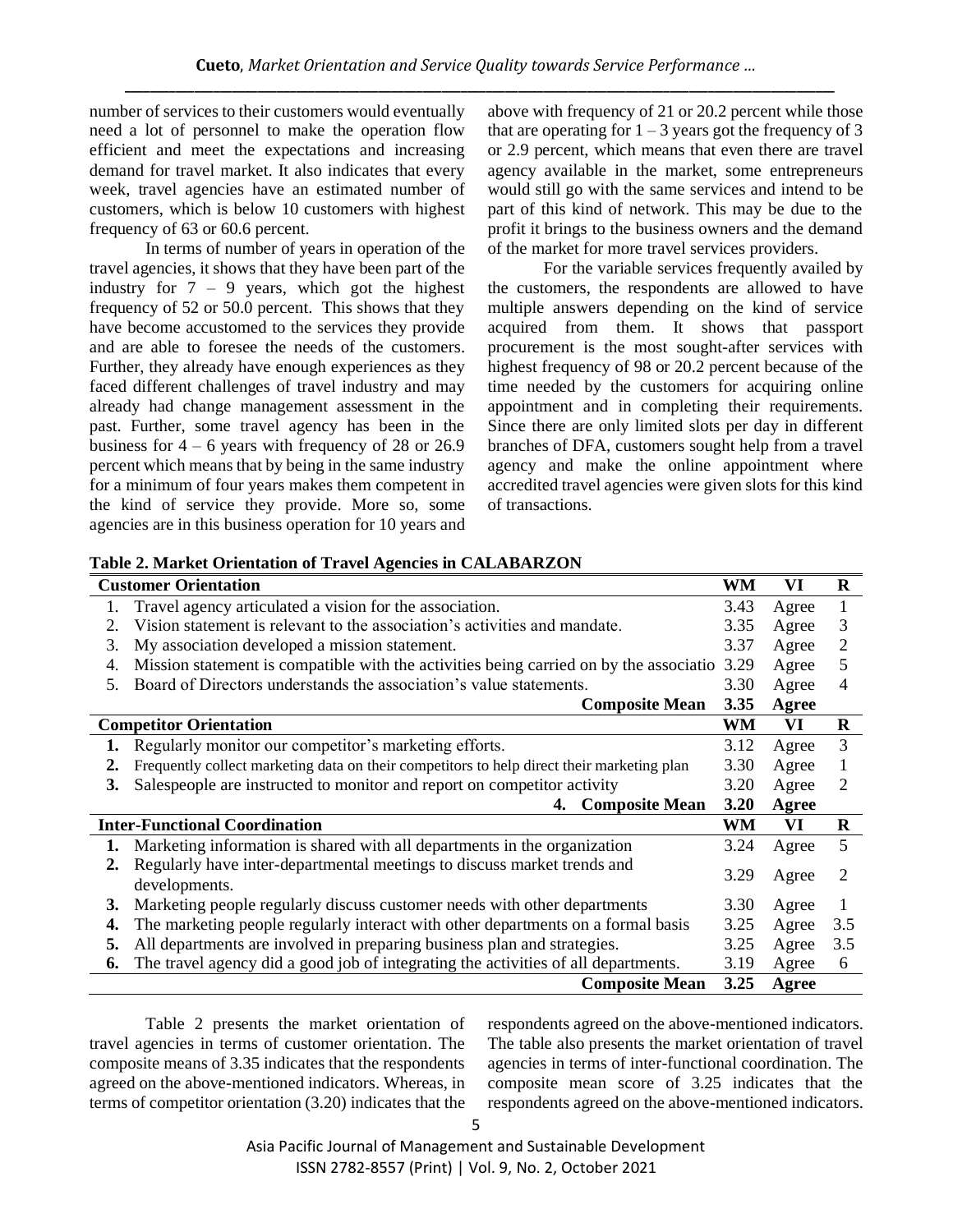The travel agencies are customer-oriented because they wanted to achieve full customer satisfaction and in order to do so they need to become accustomed and familiar with the needs of their own customers. The assessment of customer needs is attained based on the past experiences and by formulating a foreseeable concept of the future needs of the market based on the trends and process of travel industry. Travel agencies are doing this because their services would need to coordinate with different industries, such as airline, hoteliers, transport services and documents handling processes. Initially, they are in partnership with these businesses and industries to make sure that all the travel packages are well established and coordinated to lessen the time to be consumed by their clients.

According to Satgunalingam, et al. [11], market orientation has relationship with the markets' needs to assure that all services are aligned. Enterprise must know their target market and eventually assess their behavior to ensure that all developed products and services will meet the customer preference that would lead to further satisfaction. When the customers are satisfied, there is a big chance that they will come back and acquire the same services and would use word of mouth as means of marketing strategy. This may help the organization to establish and position itself in the market and becoming known for its service.

All items were rated agree and the item, association articulated a vision for the association got the highest mean score of 3.43 This is the highest mean item because mission and vision of the company is a guide for them to know the extent of travel-related services they need to provide. The vision can increase the engagement of employees (who are the travel agents) to maximize their effort if they fully understand the desire of the organization to help their customers. This also helps the employees to become engaged in the goal of organization and able to influence their decision making on how or what services must be provided. It was followed by association developed a mission statement and vision statement is relevant to the association's activities and mandate (3.35) because it is the foundation of the organization on formulating a good strategy and local vantage point where they will consider determining which road to take and what accomplishment they wanted to achieve. This is associated with a good planning strategy along with good directors (leaders) and skills of their manpower.

This also implies that the travel agencies are conscious of their competitors' products and services as well as the pricing strategies. The strategic development of any services is identified through market, competitors, and the organizational factors. According to one of the travel agents who have been informally interviewed, the competitors or other agency performance has a big impact to other travel agency, especially those that are only starting because the weaknesses of other agency will affect the performance of the new agency due to the psychological behavior of the consumers. When a travel agency is unable to perform the task properly, the market will have a negative perception of all companies providing travel-related products. So, it would help if the competitor analysis may be provided and use it as basis for new and innovative strategic plan.

More so, with an interpretation of agree, the item frequently collect marketing data on their competitors to help direct their marketing plan got the highest mean score of 3.30. This is because of the opportunity to increase their competitiveness through assessing the process flow of their competitors. It is important that travel agency must conduct market research to put them in an advantage situation by learning the global economy, as well as the productivity of travel-related service enterprises. In case that travel agency was unable to conduct market research prior to the start-up of business due to financial limitations, there are still chances that they can study their competitors. Businesses, including travel agencies, allow their competitors to conduct benchmarking to be able to maintain the healthy competition in the market and to increase production and efficient operation within the organization. Addition to this, the travelrelated services must help each other to increase their productivity in serving the market (or a portion of their target market) to be able to maintain the positive perception of travel agency industry.

While the least is regularly monitoring our competitor's marketing efforts (3.12). The respondents need to identify how other travel agency are reaching out to their target market especially now that one of the marketing tools used is social media and networking, which is cheaper and extends to larger network. The use of internet as means of marketing strategy has increased the opportunities for new entrant to branch out their travel-related products. Home-based and freelance network has become appealing to small time entrepreneurs that at times affect the brand positioning of official travel agencies. The use of internet has been one of the trends nowadays that people would communicate with travel agents through messaging due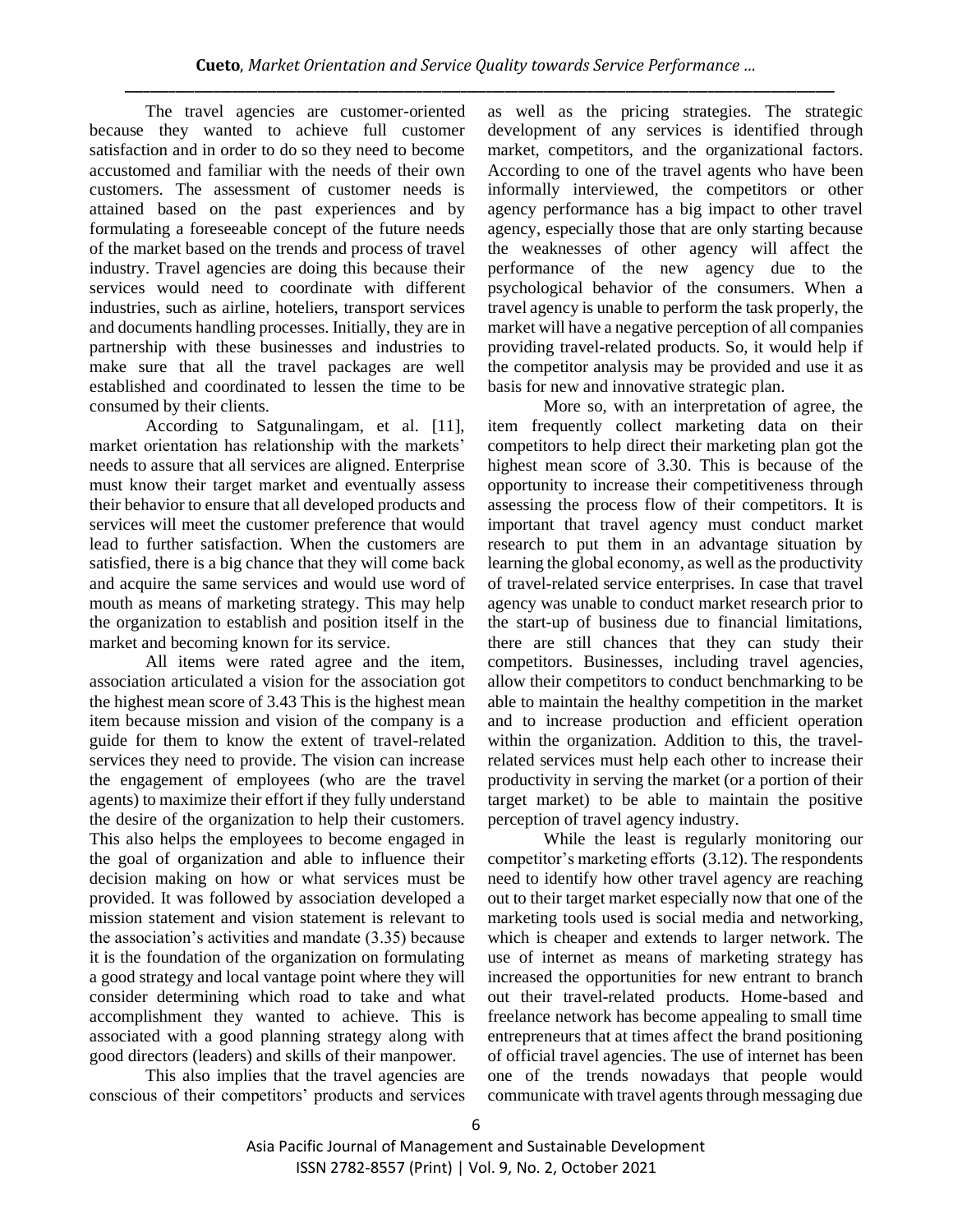to its convenience on the part of the customers. The travel agencies are coordinating and collaborating within the organization inter-departmental to ensure that all process is aligned to one another. The most important department that usually collaborates is the marketing and the technical/production to ensure that information provided by the sales team to the customers is based on the process flow of the technical and operation team.

Kanovska and Tomaskova [12] stated that inter-functional coordination is the coordination of all activities and operations of the company through effective collaboration within different department. The personnel of each department must know the process of others to ensure that they are in the right track in the provision of other services. The baseline of the revenue of any company is their production and marketing team who are responsible for acquiring the market and ensure that the products and services are provided as well. Among the coordinations done by the travel agencies, the most practiced is marketing people regularly discussing customer needs with other departments (3.30). It is followed by the information that the travel agencies regularly have interdepartmental meetings to discuss market trends and developments (3.29) since the organization would want to have a clear communication with one another. The travel agents may open their problem during meetings and the organization may address it accordingly. Any situation that arises within the organization is tackled and probable solutions may be presented. In addition to this, the marketing people regularly interact with other departments on a formal basis, and all departments are involved in preparing business plan and strategies (3.25) to maintain mutual respect and formal documentation on any procedures and process done as record keeping. It is important that all are professionally inclined to the process within the organization to make sure that they have harmonious relationship to reduce future problems and conflicts. The business plan and strategic plan are done to gain the insights of each member of the organization on how they can cope with the situation in the travel market.

Table 3 shows the service quality of the DOT accredited travel agencies in CALABARZON in relevance to the tangibility of their products, services, and facilities. This obtained a composite mean of 3.29 and rated as great extent. This means that the travel agencies are providing the services that are included in the table as tangible. This implies that the respondents perceived that travel agencies are providing tangible services, such as having modern looking facilities, using advanced technology, positive and respectful appearances of employees and utilizing good quality marketing materials like brochures and flyers. This may be because the tangibles provided by the travel agencies are appealing. Having good facilities encourages customers to come and trust the travel agency and the appealing look of the offices and layout increase the satisfaction of clients. They feel comfortable while doing transactions with travel agents and it gained their trust because the place is very accommodating, which makes them feel that they are at the right place and may acquire the right services. When this happens, there is a chance that the service tangibility may increase the loyalty of the customers.

Similarly, according to Maric, et al. [13], tangibility and intangibility of services have a high effect in the consumer and employee's satisfaction. Based on the SERVQUAL model, tangibility is the aspect of services where the physical objects contribute to the feelings of safe, secured, and good quality of products. More so, the management aspect of men influences the engagement of the workers when they are in an environment that is suitable to their needs.

The travel agency has a modern-looking office décor, which got the highest mean of 3.34. Further, the travel agency is utilizing advanced reservation technology (3.29) because they are already using different systems, which is bought from system vendor to increase the efficiency of travel services given to their customers. Since the global market is adapting to the fast innovation of information technology, travel agencies cannot escape this, too. They should be able to compromise their manual method and adapt the changes in the market and travel operations. Further, the affiliated agencies, such as airlines, hotel and resorts and event travel documents process are already available online, so they need to cope with the changes and the increasing demand of their customers. They are also given the opportunity to have different systems to purchase in the market that meets the needs of the organization in increasing their operation, flow, and efficiency. It shows the good and modernized offices they must make the customers feel welcomed. More so, having a good office does not just satisfy the customers, but also the personnel as well. It is hard to work in a place that is not convenient to work with and since travel agents need to be creative in dealing with the travel arrangements of the customers; they need to have an environment appealing to their creativeness such as colourful walls and good ventilation.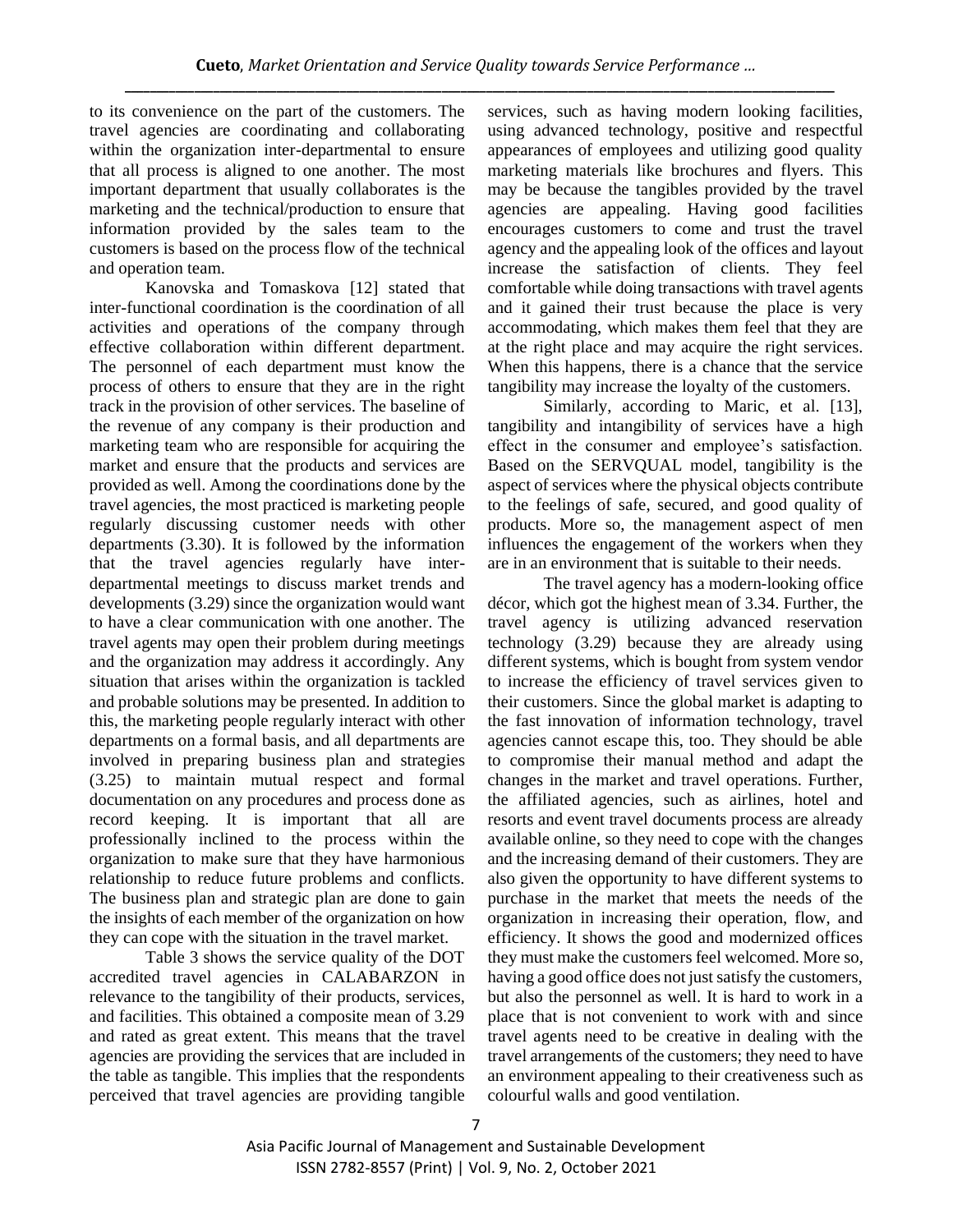|    | <b>Tangibles</b>                                                                        | WM        | VI        | $\mathbf R$    |
|----|-----------------------------------------------------------------------------------------|-----------|-----------|----------------|
| 1. | The travel agency has a modern-looking office decor                                     | 3.34      | <b>GE</b> | 1              |
| 2. | The travel agency is utilizing advanced reservation technology                          | 3.29      | <b>GE</b> | $\overline{2}$ |
| 3. | The travel agency has neat-appearing employees                                          | 3.27      | <b>GE</b> | 3              |
| 4. | There are available visually appealing promotional brochures                            | 3.25      | <b>GE</b> | $\overline{4}$ |
|    | <b>Composite Mean</b>                                                                   | 3.29      | <b>GE</b> |                |
|    | <b>Reliability</b>                                                                      | <b>WM</b> | VI        | $\bf R$        |
| 1. | The employees are completing the promised tasks                                         | 3.27      | <b>GE</b> | $\overline{2}$ |
| 2. | The personnel are performing the service right the first time                           | 3.32      | <b>GE</b> | 1              |
| 3. | The provision of services at the time promised                                          | 3.26      | <b>GE</b> | 3              |
| 4. | The employees are insisting on error-free transactions                                  | 3.22      | <b>GE</b> | $\overline{4}$ |
|    | <b>Composite Mean</b>                                                                   | 3.27      | <b>GE</b> |                |
|    | <b>Responsiveness</b>                                                                   | <b>WM</b> | VI        | $\bf R$        |
| 1. | The employees understand the specific needs of the customer                             | 3.31      | <b>GE</b> | $\mathbf{1}$   |
| 2. | The travel agency management ensure that they are giving prompt service                 | 3.27      | <b>GE</b> | $\overline{2}$ |
| 3. | All personnel are willing to help the customers' needs                                  | 3.20      | <b>GE</b> | 3              |
| 4. | The employees are never too busy to responds to their customers                         | 3.18      | <b>GE</b> | $\overline{4}$ |
|    | <b>Composite Mean</b>                                                                   | 3.24      | <b>GE</b> |                |
|    | <b>Assurance</b>                                                                        | <b>WM</b> | VI        | $\bf R$        |
| 1. | The travel agency have competent employees                                              | 3.08      | <b>GE</b> | $\overline{4}$ |
| 2. | The employees are instilling confidence in customers                                    | 3.21      | <b>GE</b> | 2.5            |
| 3. | The personnel make sure that the customers feel safe during transactions                | 3.30      | <b>GE</b> | $\mathbf{1}$   |
| 4. | The employees have wide array of product knowledge                                      | 3.21      | <b>GE</b> | 2.5            |
|    | <b>Composite Mean</b>                                                                   | 3.20      | <b>GE</b> |                |
|    | <b>Empathy</b>                                                                          | <b>WM</b> | VI        | $\bf R$        |
| 1. | The travel agency makes sure that individual attention is provided by the travel agent. | 3.23      | <b>GE</b> | $\overline{4}$ |
| 2. | The travel agency have sufficient resources to offer good service to their customers    | 3.24      | <b>GE</b> | 3              |
| 3. | The employees follow up with each customer individually                                 | 3.29      | <b>GE</b> | 1              |
| 4. | The employees provide personal attention to their customers                             | 3.18      | <b>GE</b> | 5              |
| 5. | The travel agents demonstrate having customer's best interest at heart                  | 3.26      | <b>GE</b> | $\overline{2}$ |
| 6. | The management understanding customers' specific needs                                  | 3.09      | <b>GE</b> | 6              |
|    | <b>Composite Mean</b>                                                                   | 3.21      | <b>GE</b> |                |

# **Table 3. Service Quality of DOT Accredited Travel Agencies in CALABARZON**

*Legend: 3.50 – 4.00 = Very Great Extent (VGE)t; 2.50 – 3.49 = Great Extent (GE); 1.50 – 2.49 = Moderate Extent (ME); 1.00 – 1.49 = Not at All(NA)*

In addition to this, the travel agency has neatappearing employees with 3.27 because the company requires their personnel to wear uniform along with its logo are name to assure the customers that they are approaching the official travel agents. Uniforms and company logo are important to assure the clients that they are doing the transaction with the official personnel of the travel agency so that they will not be abused or victim of fraud. Lastly, the least tangible service they provide is the available visually appealing promotional brochures with the lowest mean score of 3.25 to reach out to their customers. Brochures can have complete data and information about the travel services and may require other contact information of the travel agencies. Unlike those being posted on the

internet that can be changed or be hacked, brochures and flyers will remain the most ethical way of advertising the products and services. This is supported by the study of Maaiah and Masadeh [14], which stated that tourism brochure tends to be one of the most important tools in marketing a tourism and travel products for it projects the perception, the images, and the actual attractions, as well as packages for sites, products, and services. Though at times, word of mouth is much appealing, the customers would still feel impressed if they could see pictures and official information of the tourism businesses. The images can increase the loyalty and satisfaction among the clients because they feel that the company is providing that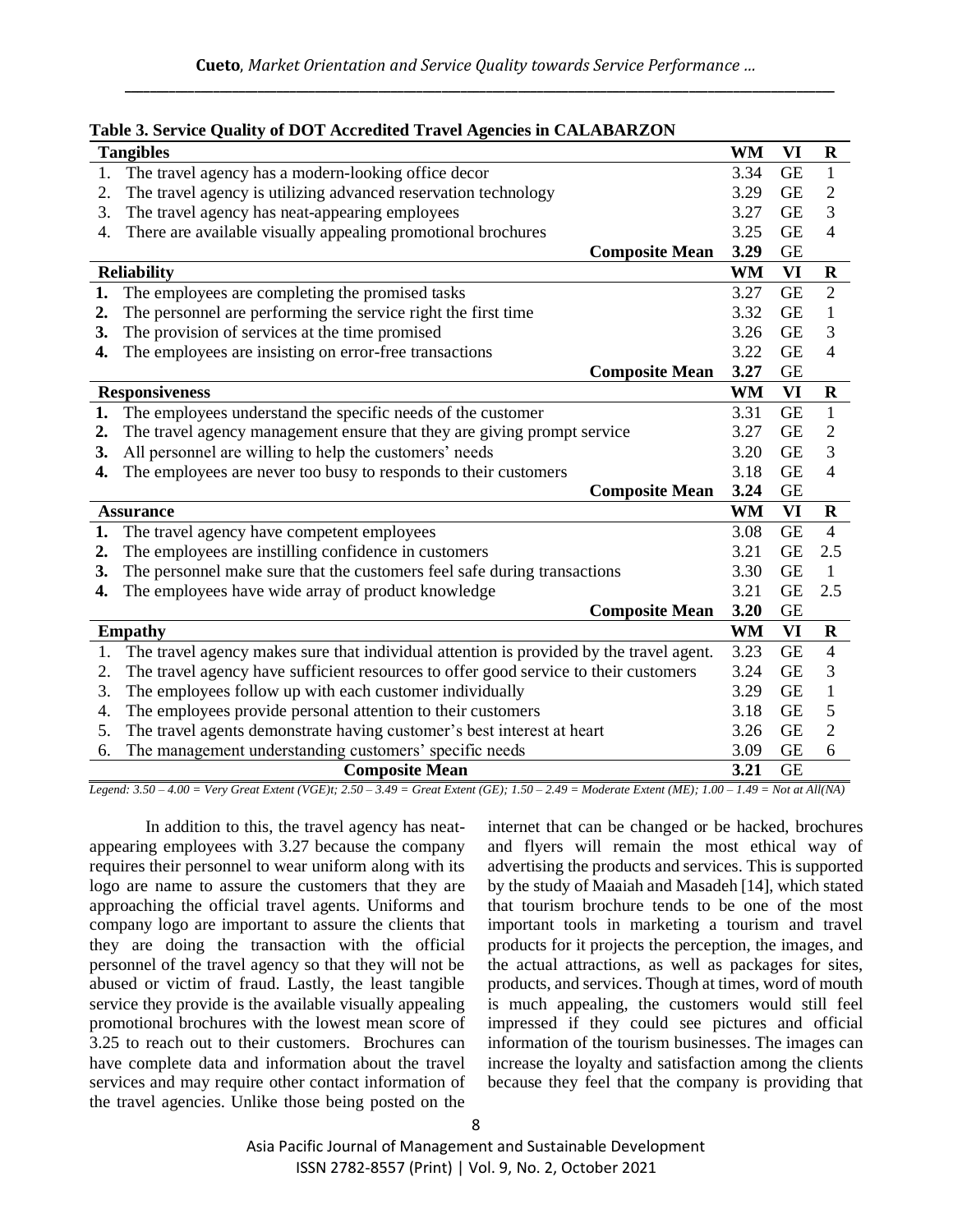necessary information that they need through colorful and appealing brochures and flyers.

It implies that they are dependable in securing their customers that all services they provide will be a success. The travel agencies tend to become reliable and trustworthy with travel-related products because of having travel agents with wide experiences in travel documents processing and by having access to different travel products. They are coordinated and affiliated with the travel organizations such as airlines, hotel and resort, and travel services locally and internationally to ensure that they access to come up with different packages that are affordable and trouble-free for their clients.

Being part of the travel service industry, travel agents must complete what is being promised to their customers because they are being paid and the customers expect that they acquire what they paid for. This means that the travel agencies are very knowledgeable of the needs of the customers seeking their help. Those who need travel services would eventually jump to online booking where they waste so much time and became indecisive since there are many available packages and prices. When customers approach travel agency, they even provide suggestion on the requirements and services that are specifically appropriate for them. The travel agencies have a list of requirements that the customer will need to provide to lessen the hassle and problems in the future before they process the papers or documents or even request for reservations.

However, the respondents perceived to be great extent is the provision of services at the time promised with mean score of 3.26 and the employees are insisting on error-free transactions with the lowest score of 3.22 as the least assessment of quality of service. There are times that possibility of wrong information and documents submitted can consequently lead to the delay of processing. This usually happens when the clients are unable to provide such, and the travel agent would need to make a follow up with clients to reduce the risk for future errors. This means that the travel agents already know the time frame for document or services processing due to their past experiences with other clients so they can distinguish the time frame when all services will be available and acquired. When providing service, the most advantageous part is to be ahead of schedule so that there will be more time in case problem arises. Ananda and Devesh [15] were able to identify why error-free transaction is insisted to the customers to lower the risk for delay of acquiring their services. This will increase the satisfaction that is being felt by the consumers since they feel that they are being handled properly. They are informed of the necessary information that is needed from them and insist that honesty must be practice during provision of service so that the employees will be able to identify alternative solutions to lessen the hassles experienced by the customers. It can be seen from the table the assessment of service quality of the DOT accredited travel agencies with regard to responsiveness or their immediate reply to the certain needs of their clients related to travel. The travel agents were able to have positive response to the needs of their customers because they can foresee what services is the best to provide. They have wide background already on how to handle their clients and what are the possible concern that will arise as well as the possible solutions to address the issues. Moreover, the travel agency services are limited to travel-related products so those that are related to travel services are handled by the agents. The results revealed that the employees understand the specific needs of the customer got the highest score because of the expertise of travel agents who handle the clients. They connect their clients to the best experiences in acquiring travel-related activities. Since they already had first-hand experiences about travel, they were able to suggest which activities and packages as well as requirements needs and the kind of service, they provide to assure that the customers will acquire what they need while saving time and money.

More so, all personnel are willing to help the customers' needs with weighted mean of 3.20 and the least is the employees are never too busy to respond to their customers with mean scoring of 3.18.

The travel agents know that their customers need their time and expertise to provide the travelrelated services and products to them. The main component of being a travel agent is their time to do the task for their customers. All their attention is about the travel services, and this is what is being paid for by the consumers. They make sure that all needs are provided and stand as the customers' advocate in identifying the best and suitable packages in travelling. Addition to this, the heart of travel agency business is services that would deal with the needs of their customers. Clients are the most important group of individuals that allow the travel agency to survive in relevance to revenue and attaining business goals. Their needs and requirements are the main objective that travel agencies would like to achieve and this is done by being willingly helpful to each customer who seeks their services.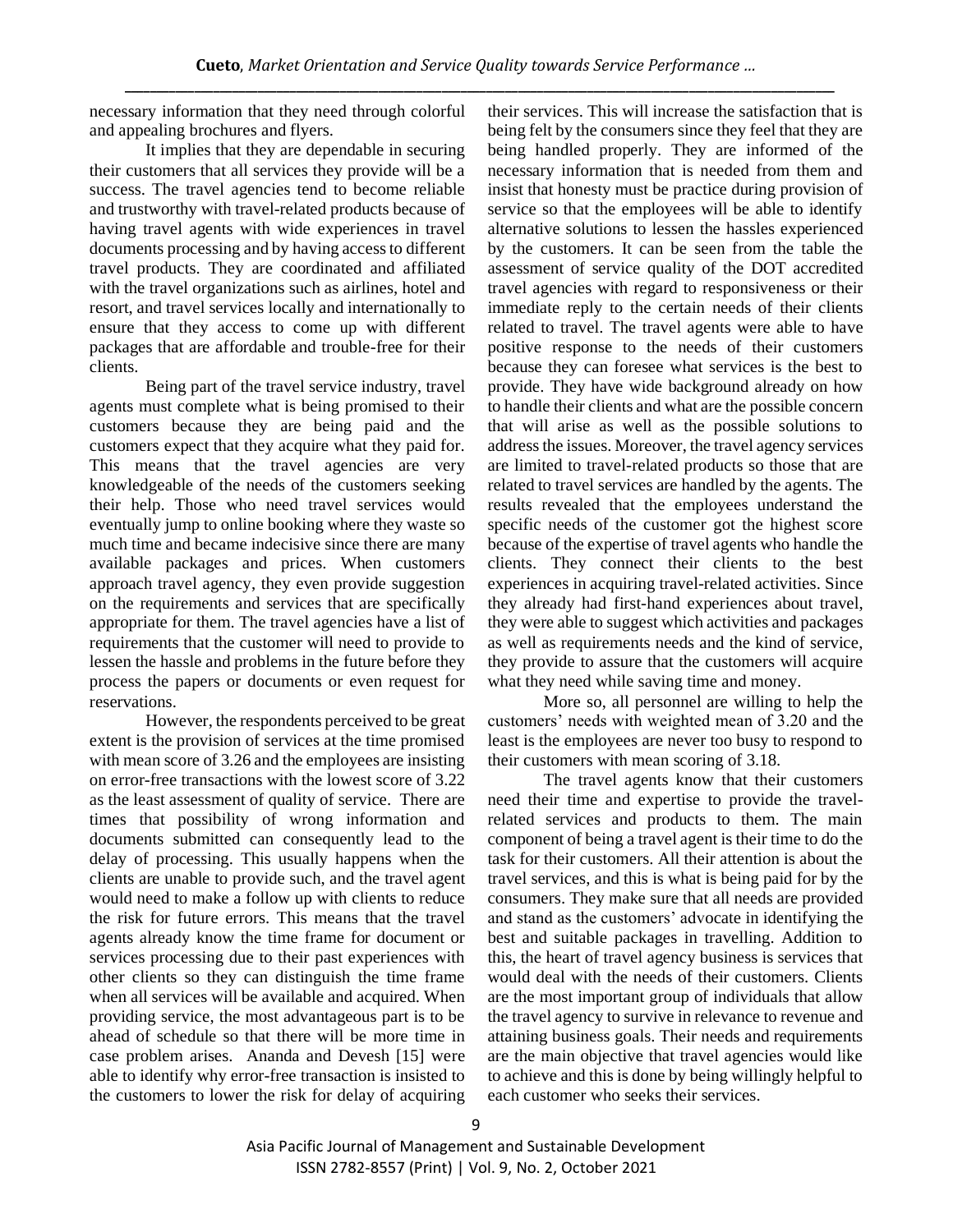Travel agents tend to show that they are knowledgeable of the travel-related products and services because they have broad experiences of acquiring it for their customers. Addition to this, they show courteousness since they understand what is being experienced by people who wanted to travel but became indecisive due to many online access and travel services available in the market. Travel agencies became their one-stop shop because clients knew that there are travel agents who can recognize their struggle.

It shows that among the items cited, the personnel make sure that the customers feel safe during transactions got the highest weighted mean of 3.30 because the clients can see the travel agents and their office or branches where they conduct the transaction. The heart of any business is their customers and by instilling confidence in them that they came to the right person for quality service will mean that there are chances that they may provide customer satisfaction. This could be done by personally handling the needs of clients and show them that the priority of travel agents is to assure that they have the best experience and not the profit. This is important for it can increase the satisfaction and build trust for future business dealings. The travel agency would prefer to acquire the patronage of the customers, so they make sure that clients are secured and confident. Addition to this, since the travel agencies are DOT accredited, the clients will eventually feel that they are secured since it passed the requirements of the accrediting body and that they feel being protected by the government.

Based on the job requirements and description of travel agents, they must have experienced providing travel related products and services. And in case they have insufficient experiences, the travel agencies are providing trainings for them to make sure that they are competent enough to handle their customers. The company intends to hire people that could cope with the demand of work and the changes in the customers' preference about travel-related services. Arderne [16] posited that travel agents have distinctive qualities that not everyone does have. Those who became successful in this career are those who are simply organized, have good vision, with different skills, and risk takers. They tend to become natural explorers and internet savvy who mastered different technological advancement relating to travel operations and documents processes.

It can be gleaned that the item the employees follow up with each customer individually got the highest weighted mean of 3.29 because they understand how it feels to wait long period of time and waste so much money if the clients will acquire travel products that are not aligned with their desired travel experiences. The travel agents follow up with each customer individually because the travel agents want to handle each client individually to focus on their personal needs in relation to travel-related services. When they follow up, they became updated on the changes of customers' preference along the way and to establish good interrelationship among them. Also, it can increase the satisfaction since the clients would feel that they are being valued as an individual and as a person and not a mere client only. The travel agents and the overall management were able to understand the needs of their customer. This will clearly satisfy their customers since they are giving personal attention to each of the clients' needs because the travel agency must work as one where they provide services that deal with the increasing demand of their customers. They collaborated with each other to assure that their customers acquired the services that are relevant to the nature of needs they seek from the travel agencies.

Table 4 presents the service performance of travel agencies in CALABARZON in terms of customer satisfaction. It obtained a composite mean of 3.23, which is agreed by the respondents because the performance provided by the travel agency gained more satisfaction from their customers. This may indicate that these businesses are trying to meet the preference and mostly needed services related to travelrelated products to reduce the customers' stress and saving more time and money as they avail these services. According to Dutta [17], perceived quality of services performed by travel agencies are directly linked to the customer satisfaction. The formulated model of the factors that may affect the customers satisfaction revealed that quality services can increase the experiences of the customers that lead to positive feedback and loyalty.

The company employees have the knowledge to answer the customers' questions got the highest mean of 3.31 followed by company employees properly handled any problem that arise (3.30) because travel agents can foresee any hindrances that may arrive while transacting with the clients. It shows that the travel agents have the capability of always answering customer's queries because the travel agents have wide background about travel documents and processes so they can well inform the customers on the important information. Addition to this, their experiences and trainings contributed to their capability of answering the queries of their clients. Zykova [18]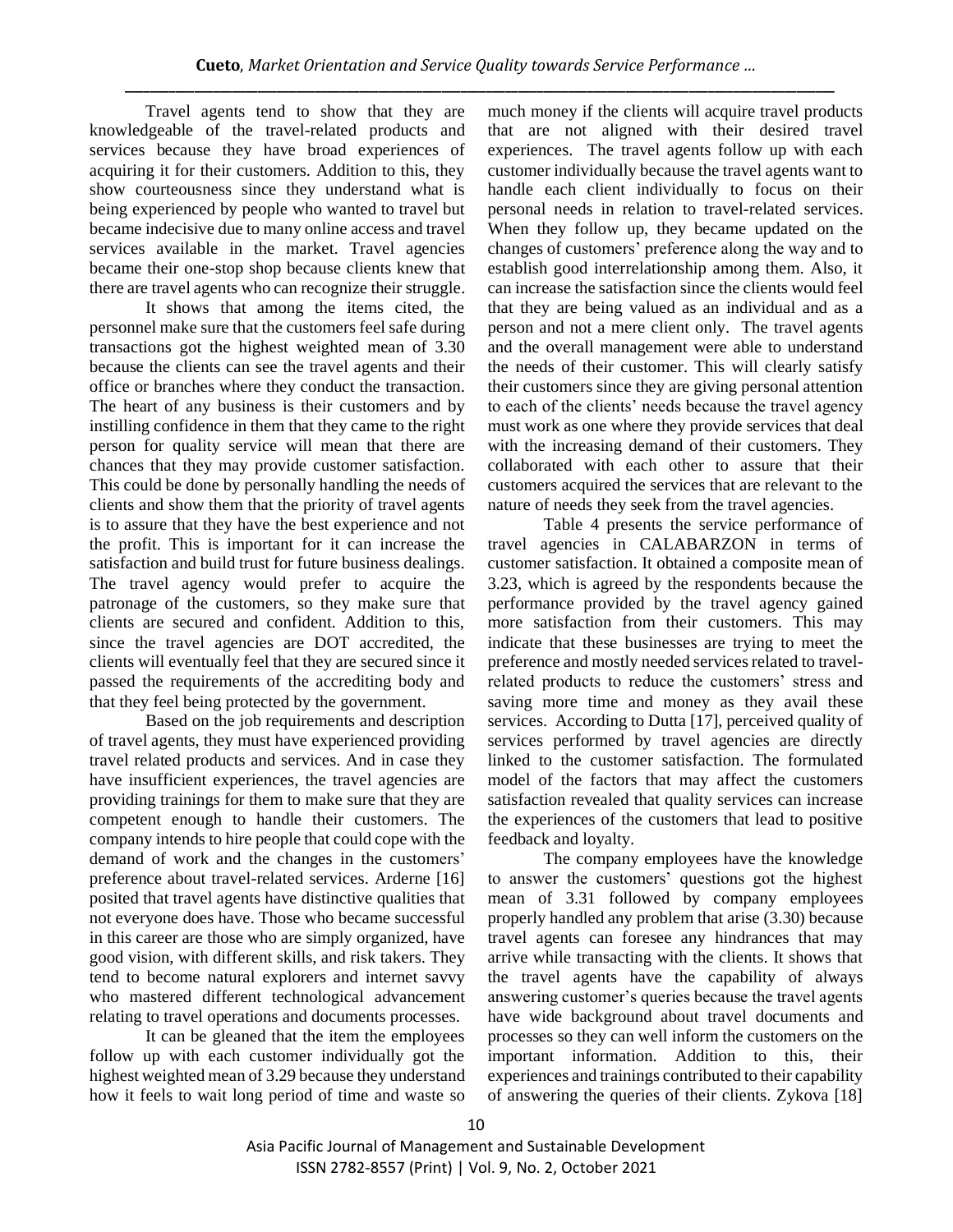stated that travel agent is the one acting on behalf of the customer and represents the travel business marketing. So, they need to be an expert in this field, especially now that clients' demand is increasing due to the emergence of online travel services.

| Table 4. Service Performance of Travel Agencies in CALABARZON in terms of Customer Satisfaction |  |  |
|-------------------------------------------------------------------------------------------------|--|--|
|                                                                                                 |  |  |

|     | <b>Customer Satisfaction</b>                                                      | WM   | VI           | $\bf R$ |  |  |  |
|-----|-----------------------------------------------------------------------------------|------|--------------|---------|--|--|--|
| 1.  | Company employee have the knowledge to answer the customers' questions            | 3.31 | Agree        | 1       |  |  |  |
| 2.  | Company employees properly handled any problem that arise                         | 3.30 | Agree        | 2       |  |  |  |
| 3.  | The contact employees understand customers' specific needs                        | 3.27 | Agree        | 4.5     |  |  |  |
| 4.  | Employees address the customer' complaints in a friendly manner                   | 3.12 | Agree        | 12      |  |  |  |
| 5.  | The company performs the service correctly the first time                         | 3.24 | Agree        | 6       |  |  |  |
| 6.  | The customers' transaction is always accurate                                     | 3.17 | Agree        | 11      |  |  |  |
| 7.  | The company keep the customer records accurately                                  | 3.23 | Agree        | 7       |  |  |  |
| 8.  | The products and services customers ordered are delivered within time promised    | 3.10 | Agree        | 13      |  |  |  |
| 9.  | Using the company's website requires a lot of effort                              | 3.21 | Agree        | 9       |  |  |  |
| 10. | All the customer purchasing, or travel services are included in the menu options  | 3.20 | Agree        | 10      |  |  |  |
| 11. | The organization and structure of online content is easy to follow                | 3.28 | Agree        | 3       |  |  |  |
| 12. | The company provides most of purchasing functions that they need                  | 3.27 | Agree        | 4.5     |  |  |  |
|     | 13. The company provides wide ranges of products/services packages                |      |              |         |  |  |  |
|     | <b>Composite Mean</b>                                                             | 3.23 | Agree        |         |  |  |  |
|     | <b>Customer Loyalty</b>                                                           | WM   | VI           | R       |  |  |  |
| 1.  | Customers say positive things about the company to other people                   | 3.05 | Agree        | 3       |  |  |  |
| 2.  | Customers would recommend the company to those who seek my advice about such      | 3.28 |              |         |  |  |  |
|     | matters                                                                           |      | Agree        |         |  |  |  |
| 3.  | Customers would encourage friends and relatives to use the company                | 3.14 | Agree        | 2       |  |  |  |
| 4.  | Customers would post positive messages about the company on some Internet message |      |              |         |  |  |  |
|     | board                                                                             | 2.71 | Agree        | 5       |  |  |  |
| 5.  | Customers intend to continue to do business with the present company.             | 2.77 | Agree        | 4       |  |  |  |
| 6.  | Customers intend to do more business with the present company                     | 2.65 | Agree        | 6       |  |  |  |
|     | <b>Composite Mean</b>                                                             | 2.93 | <b>Agree</b> |         |  |  |  |

Also, the organization and structure of online content is easy to follow, and the customers' transactions are always accurate with 3.17 because the travel agents will require their clients of the necessary documents and data only in a precise manner. Nevertheless, the employees address the customer' complaints in a friendly manner with mean of 3.12 because the travel agents understand that the best way to handle problem is through showing passive behavior while the least is the products and services customers ordered are delivered within time promised with 3.10. This indicates that the travel agents can predict the time that will be consumed in processing the documents. Through this, they can tell the clients of a specific time frame of the processed documents to be delivered.

The table also shows the service performance of travel agencies in CALABARZON in terms of customer loyalty which obtained the composite mean of 2.93. This means that the respondents agreed that customer loyalty is achieved through good service performances of the travel agencies because of the positive experiences by their clients towards their provision of services. The study of Yang, et al. [19] revealed that travel agency is the main contact organization on travel services. So, the importance of customer loyalty is a critical factor to the success of this business organization. By being able to identify the consumers' needs, they can provide the services and attain positive feedback from them that increase their loyalty.

However, customers would post positive messages about the company on some Internet message board with 2.71, especially when it is posted on Facebook account of the travel agencies because the customers would like to show their appreciation and acknowledge the good and quality service that the travel agencies provide them. And the least is customers intend to do more business with the present company with lowest score of 2.65 because a good and positive experience can enrich the patronage among the customers.

When they have good experience with one travel agency/agent, they wanted to do the same transaction with the same people because they knew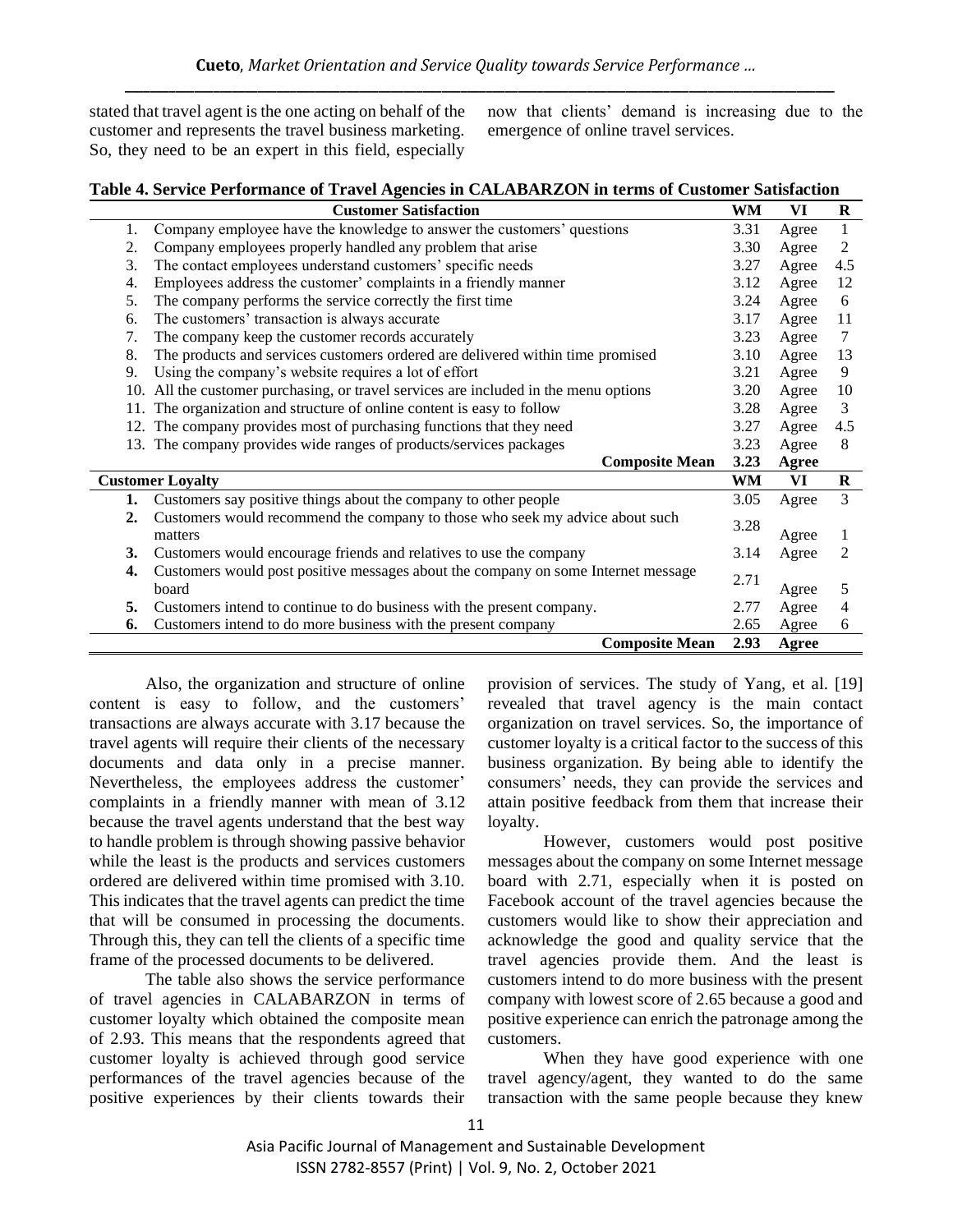that they could rely on them. The first impression and experience of the customers is very important for it will lead to repeat transactions and increase loyalty among the clients. Travel agencies profit more on repeat transactions compared to the new customer because of being secured that they will still have clients in the future. Peacock, [20] stated that to make a business stable is to maintain and acquire repeat buyers because it can make the income more robust. This sustains the business and makes them more profitable in the market. It is part of the best practices among companies to make sure that they know the needs of their customers and invest in them by providing more suitable services to increase their level of patronage.

|                        | <b>Service Performance</b> |         |                              |          |                         |                           |  |  |
|------------------------|----------------------------|---------|------------------------------|----------|-------------------------|---------------------------|--|--|
|                        |                            |         | <b>Customer Satisfaction</b> |          | <b>Customer Loyalty</b> |                           |  |  |
| <b>Service Quality</b> | r-value                    | p-value |                              | r-value  | <b>p</b> -value         |                           |  |  |
| Tangibles              | $.521**$                   | 0.000   | <b>Highly Significant</b>    | $.293**$ | 0.000                   | <b>Highly Significant</b> |  |  |
| Reliability            | $.505**$                   | 0.000   | <b>Highly Significant</b>    | $.197**$ | 0.000                   | <b>Highly Significant</b> |  |  |
| Responsiveness         | $.556**$                   | 0.000   | <b>Highly Significant</b>    | $.262**$ | 0.000                   | <b>Highly Significant</b> |  |  |
| Assurance              | $.574**$                   | 0.000   | <b>Highly Significant</b>    | $.206**$ | 0.000                   | <b>Highly Significant</b> |  |  |
| Empathy                | $.645**$                   | 0.000   | <b>Highly Significant</b>    | $.337**$ | 0.000                   | <b>Highly Significant</b> |  |  |

Table 5 shows the relationship between service quality of the DOT accredited travel agencies and service performance. Based on the results, the computed r-values indicates a moderate positive correlation, and the resulted p-values were all less than 0.01 alpha level, thus the null hypothesis is rejected. This means that there was a significant relationship exists and implies that the better the service the better is the performance as to service. The results implied that service quality is highly associated with service performance of DOT accredited travel agencies in CALABARZON because how they deliver their services can improve the satisfaction and loyalty of their customers. This is supported by the study of Sun and Zhang [21] where they found a correlation between the improvements of service quality to the performance of the travel agencies in the market. The service satisfaction is based on the staff and their training, would be strengthened along with enhanced marketing network, and concern about the travellers' needs.

|  |  |  | Table 6. Correlation Between Market Orientation of Travel Agencies and Service Quality |  |
|--|--|--|----------------------------------------------------------------------------------------|--|
|  |  |  |                                                                                        |  |

|                        |           | <b>Customer Orientation</b> |           | <b>Competitor Orientation</b> |                 |           | <b>Inter-Functional Coordination</b> |         |    |
|------------------------|-----------|-----------------------------|-----------|-------------------------------|-----------------|-----------|--------------------------------------|---------|----|
| <b>Service Quality</b> | r-value   | p-value                     |           | r-value                       | <b>p</b> -value |           | r-value                              | p-value |    |
| Tangibles              | $.502**$  | 0.000                       | HS        | $.364**$                      | 0.000           | <b>HS</b> | $.577***$                            | 0.000   | HS |
| Reliability            | $.515***$ | 0.000                       | <b>HS</b> | $.321***$                     | 0.000           | <b>HS</b> | $.506**$                             | 0.000   | HS |
| Responsiveness         | $.398***$ | 0.000                       | <b>HS</b> | $.359***$                     | 0.000           | <b>HS</b> | $.484***$                            | 0.000   | HS |
| Assurance              | $.420**$  | 0.000                       | <b>HS</b> | $.328***$                     | 0.000           | <b>HS</b> | $.552**$                             | 0.000   | HS |
| Empathy                | $.501**$  | 0.000                       | <b>HS</b> | $.280**$                      | 0.000           | HS        | $.511***$                            | 0.000   | HS |

*Legend: Significant at p-value < 0.01; HS = Highly Significant*

Table 6 shows the relationship between market orientation and service quality of the DOT accredited travel agencies. Based on the results, the computed rvalues indicates a moderate positive correlation, and the resulted p-values were all less than 0.01 alpha level, thus the null hypothesis is rejected. This means that there was a significant relationship exists and implies that the better the market orientation, the better is the service quality provided. This implies that there are highly significant association between market orientation and service quality because the travel agencies will be able to reassess and evaluate their

current services based on the extent of their knowledge about their market and status in the industry as providers of travel products and services. This is supported by the study of Ramayah, et al. [3] where they found a correlation between the five (5) dimensions of service quality when it is grouped to the market orientation. The mediating effect shows that the effect of service quality is like a domino effect with the market orientation as well as performance of any company.

The proposed framework shows how the hypothetical problem was addressed in this study.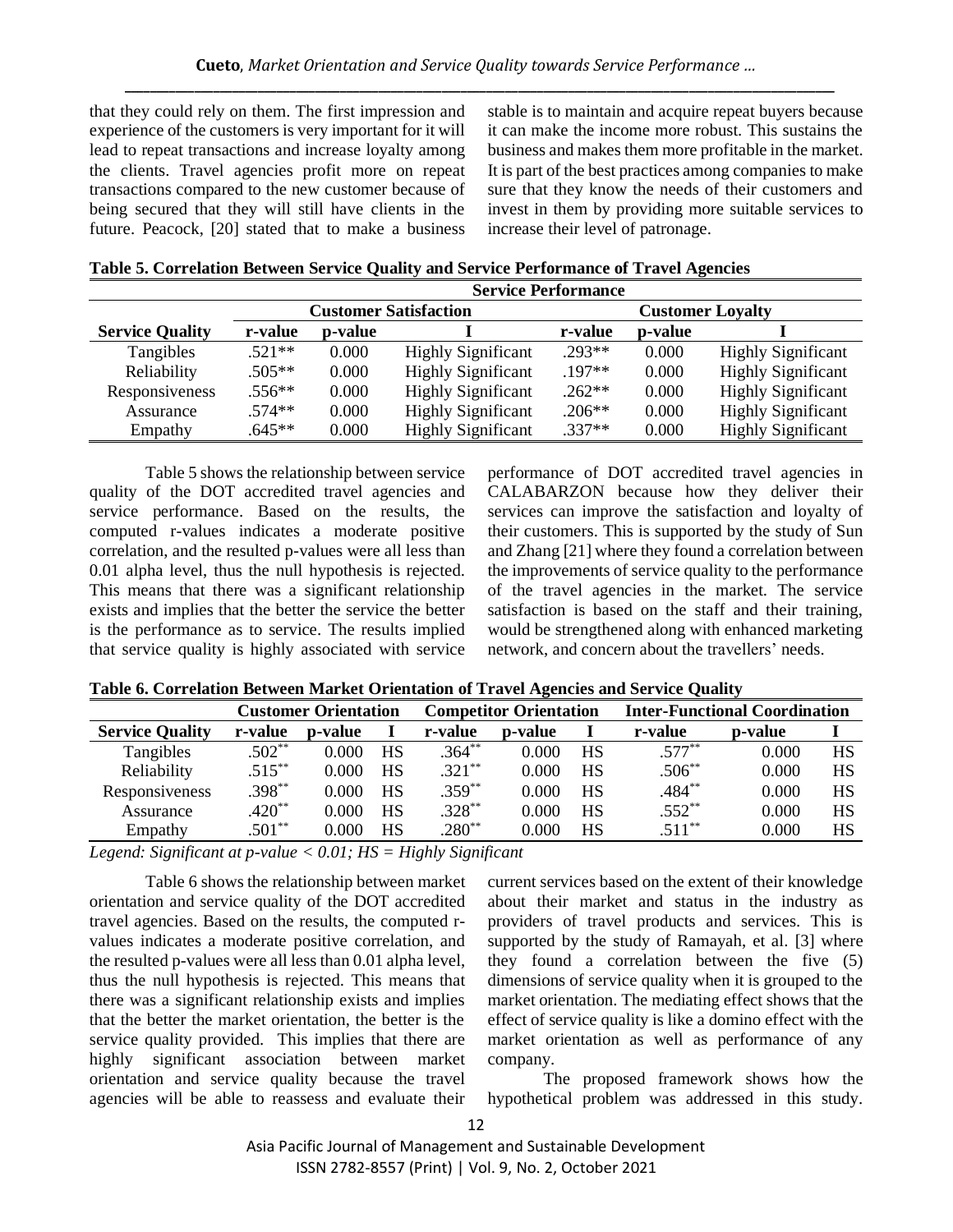Tangible and empathy are important components of customer loyalty and satisfaction while responsiveness, assurance and customer orientation are significant elements of satisfaction but not of loyalty. However, reliability is not considered a predictor of loyalty nor satisfaction but important part of market orientation.

It means that among the indicators of market orientation, the most beneficial predictor of service performance is the customer orientation, which is highly significant to customer satisfaction. When the travel agents are customer oriented or have sufficient knowledge about the increasing demand among their clients, they will be able to make extra effort to adjust to their needs, suggest which packages is most appropriate and the pricing that suits the budget of the customers. Consequently, this will make the clients feel that they come to the right travel agency and has talked to the appropriate person who can guide them in decision making which packages to acquire.

Further, among the five (5) dimensions of ServeQual model, only four (4) variables are highly significant to customer satisfaction such as empathy, responsiveness, assurance, and tangible which are directly related to customer satisfaction as indicator of service performance.

These dimensions are catered through services, behavior and gestures which are the complimentary figures of their travel products. Even they have the best products, but the travel agents are unable to be reliable, responsive, and empathic, then the customer will seek the same products from other travel agencies. More so, market orientation is not associated with customer loyalty as predictor of service performance. Only service quality in relevance to empathy and tangible can highly affect the customer loyalty. This framework is recommended for future use in researching how market orientation and service quality may affect the overall performance of DOT accredited travel agencies in CALABARZON area.



**Figure 1: Proposed Framework**

#### **CONCLUSION AND RECOMMENDATION**

The travel agencies are market-oriented as being agreed by the respondents who are travel agents and customers in relevance to customer orientation, interfunctional coordination, and competitor orientation due to articulation of vision, discussion of customer needs, and their initiative in collecting marketing information from competitors. The respondents perceived that the DOT accredited travel agencies in CALABARZON are providing services to a great extent where they can provide tangible facilities, reliable employees and services, responsive and assuring personnel and showing empathy towards their clients. The service performance of travel agencies is delivered to a great extent which allows them to acquire customer satisfaction and loyalty. Among the five developed models of service performance in relation to customer